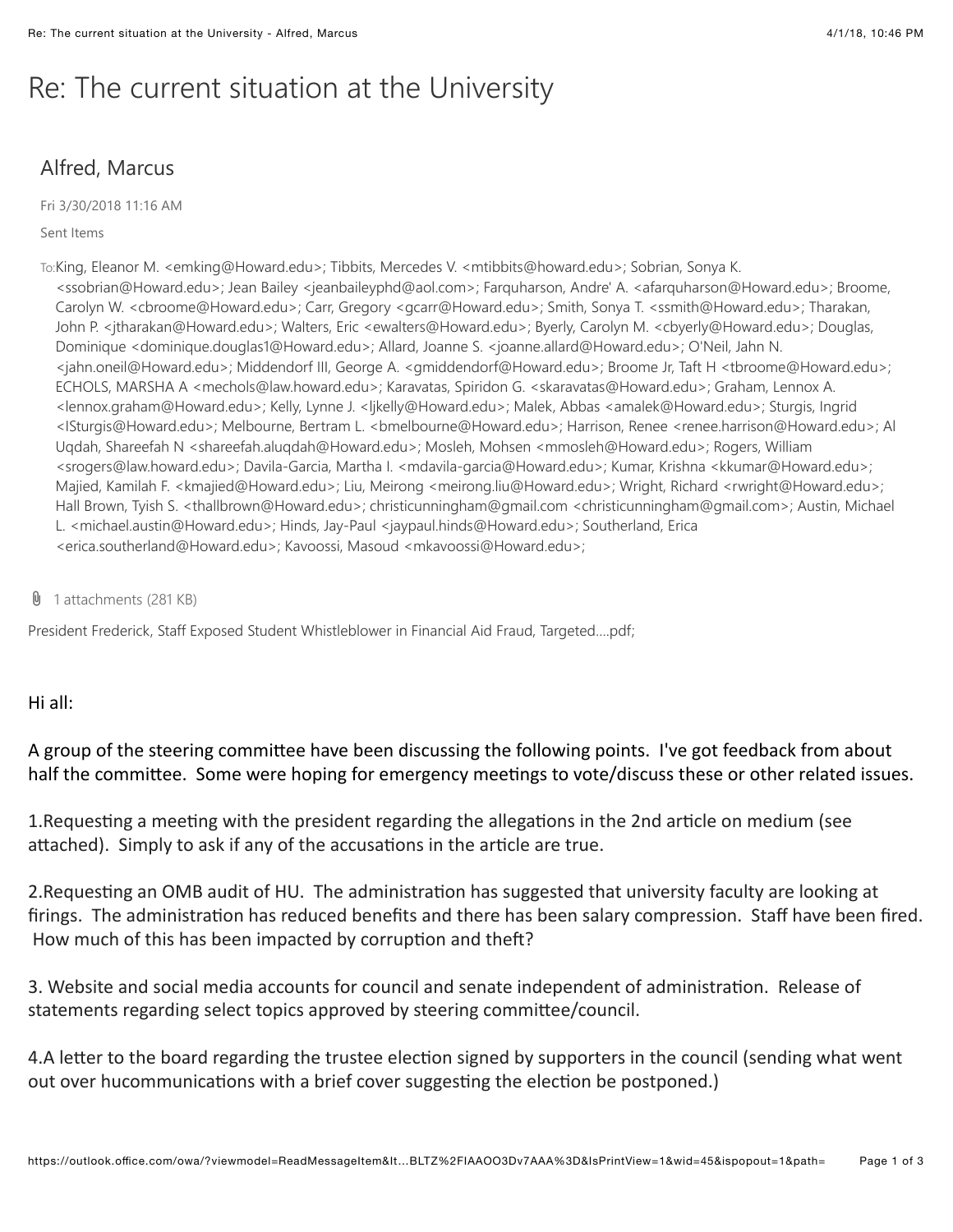5.A letter to the board from the FS steering committee reminding the board that they were alerted by the FS steering committee earlier in the year that a reason alums don't give back is because alums aren't sure where donated money goes. (Also that they may have been mistreated by the administration - for example not paid on time while students). In addition, according to president's statement, the board knew of the financial aid impropriety and firings, but didn't disclose it to students or the FS steering committee.

6.A letter to board and administration saying faculty will not stand for intimidation of student protestors. No turning off air conditioners and closing and locking bathroom facilities in the administration building during the protest.

7.No confidence vote in board or chair of the board for upcoming full faculty senate. The students mentioned the executive committee of the board.

**Marcus** 

Marcus Alfred Associate Professor Howard University Dept. of Physics & Astronomy Washington, DC 20059 202-806-6258 [maralfred@howard.edu](mailto:maralfred@howard.edu)

## **From:** King, Eleanor M.

### **Sent:** Friday, March 30, 2018 10:56:15 AM

**To:** Tibbits, Mercedes V.; Alfred, Marcus; Sobrian, Sonya K.; Jean Bailey; Farquharson, Andre' A.; Broome, Carolyn W.; Carr, Gregory; Smith, Sonya T.; Tharakan, John P.; Walters, Eric; Byerly, Carolyn M.; Douglas, Dominique; Allard, Joanne S.; O'Neil, Jahn N.; Middendorf III, George A.; Broome Jr, Taft H; ECHOLS, MARSHA A; Karavatas, Spiridon G.; Graham, Lennox A.; Kelly, Lynne J.; Malek, Abbas; Sturgis, Ingrid; Melbourne, Bertram L.; Harrison, Renee; Al Uqdah, Shareefah N; Mosleh, Mohsen; Rogers, William; Davila-Garcia, Martha I.; Kumar, Krishna; Majied, Kamilah F.; Liu, Meirong; Wright, Richard; Hall Brown, Tyish S.; christicunningham@gmail.com; Austin, Michael L.; Hinds, Jay-Paul; Southerland, Erica; Kavoossi, Masoud

**Subject:** Re: The current situation at the University

Hi, everyone,

I agree. Have you seen the survey that HU Resist did? It's easy to read as it is full of charts. This is what they are basing their demands on.

https://drive.google.com/file/d/19MTi1aIokNz4H2\_Se7viqoJ88EuRuWEE/view